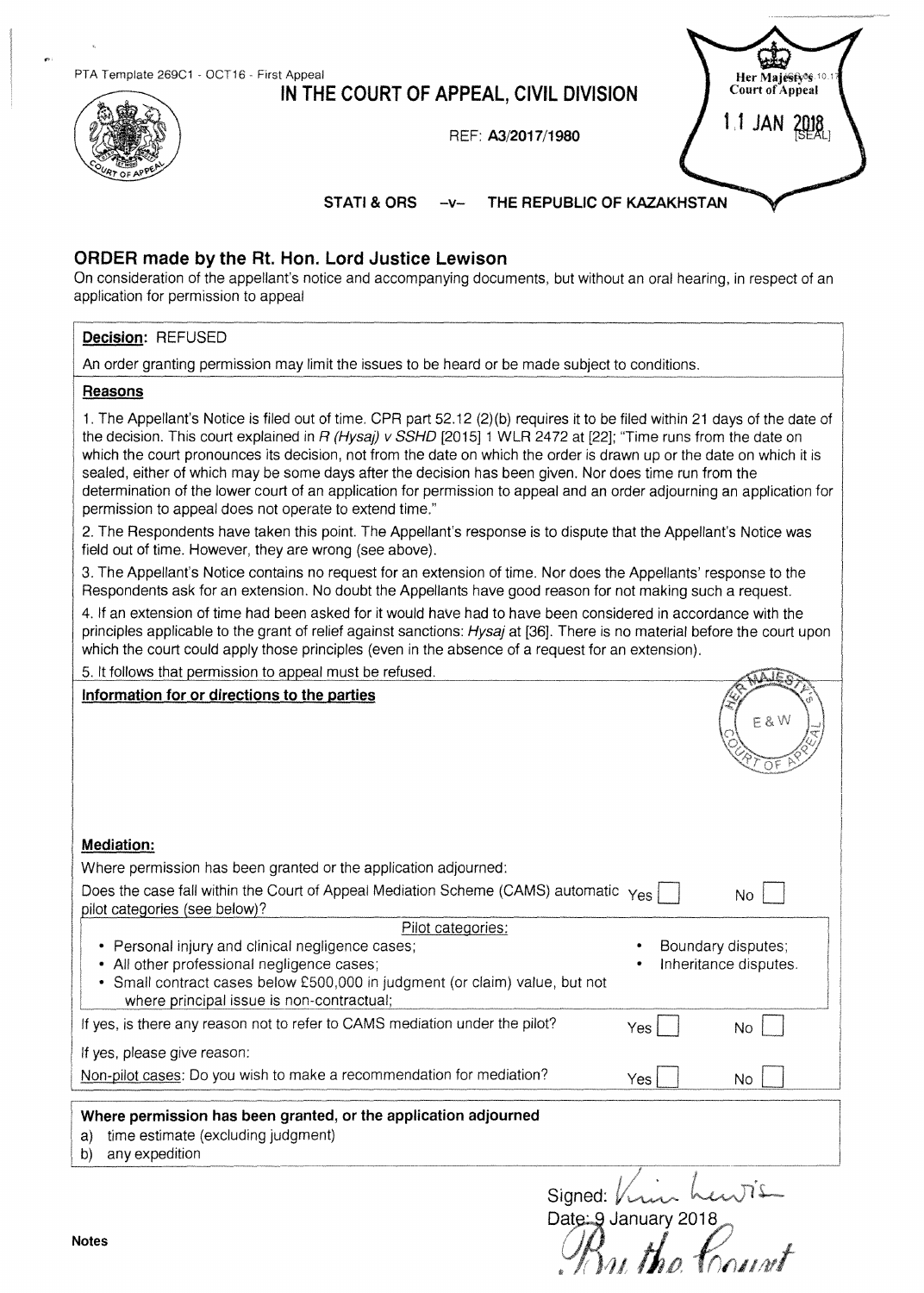- (1) Rule 52.6(1) provides that permission to appeal may be given only where
	- a) the Court considers that the appeal would have a real prospect of success; or b) there is some other compelling reason why the appeal should be heard.
	- there is some other compelling reason why the appeal should be heard.
- (2) Where permission to appeal has been refused on the papers, that decision is final and cannot be further reviewed or appealed. See rule 52.5 and section 54(4) of the Access to Justice Act 1999.
- (3) Where permission to appeal has been granted you must serve the proposed bundle index on every respondent within 14 days of the date of the Listing Window Notification letter and seek lo agree the bundle within 49 days of the date of the Listing Window Notification letter (see paragraph 21 of CPR PD 52C).

Case Number: **A3/2017/1980**